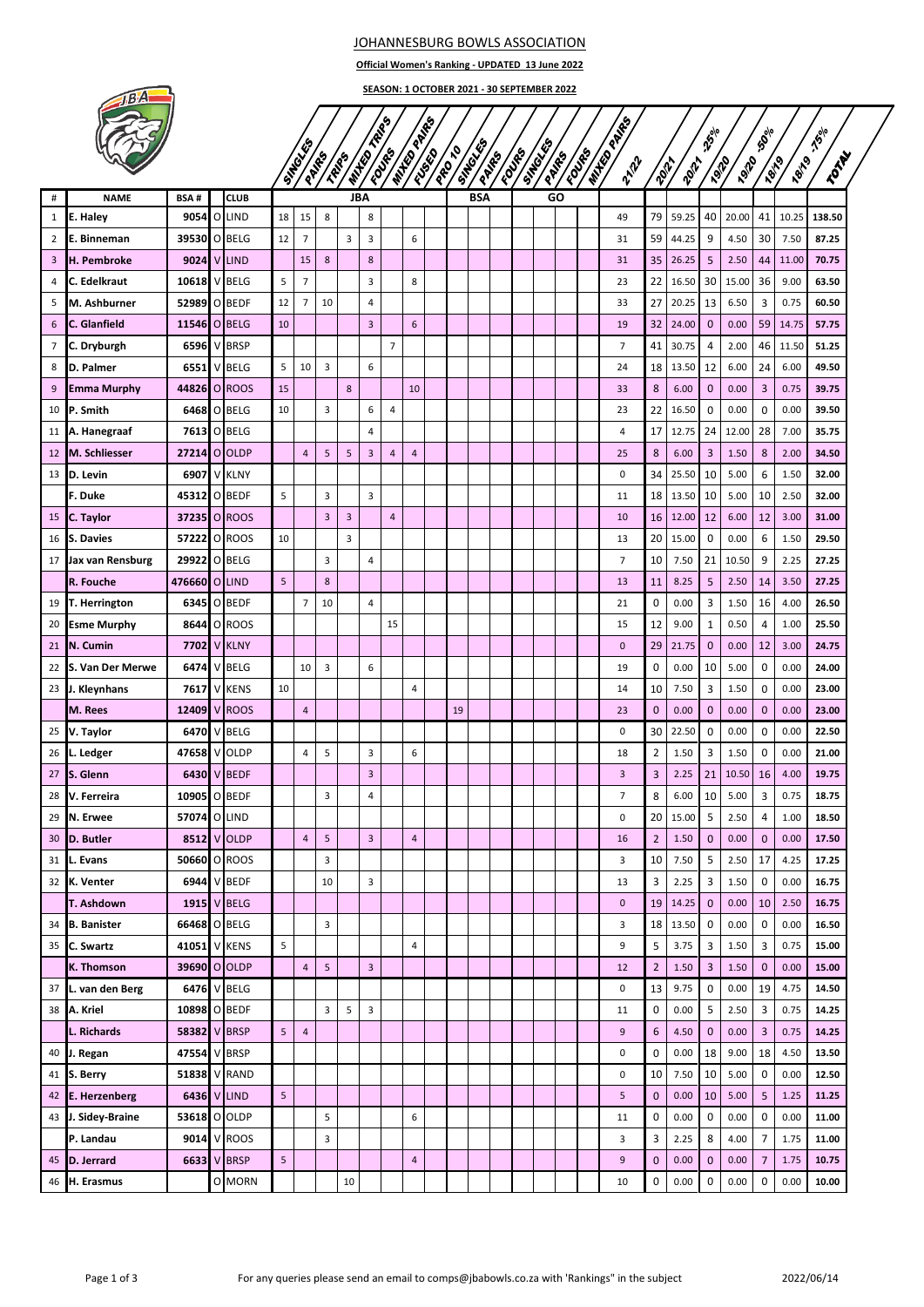## JOHANNESBURG BOWLS ASSOCIATION

**Official Women's Ranking - UPDATED 13 June 2022**

TON BY

|    |                        | SEASON: 1 OCTOBER 2021 - 30 SEPTEMBER 2022 |  |                |  |   |                |       |                         |                |                |              |               |               |            |                        |                       |                |                              |             |                                          |              |             |               |       |
|----|------------------------|--------------------------------------------|--|----------------|--|---|----------------|-------|-------------------------|----------------|----------------|--------------|---------------|---------------|------------|------------------------|-----------------------|----------------|------------------------------|-------------|------------------------------------------|--------------|-------------|---------------|-------|
|    |                        |                                            |  | <b>SIMBONS</b> |  |   | TRIPS          |       | <b>Maritimes</b>        |                |                | STROLES      |               | <b>STAGES</b> |            | <b>ANTICO DE RECIS</b> |                       |                | $\mathfrak{P}^{\circ/\circ}$ |             | $\mathfrak{H}^{\mathcal{O}/\mathcal{O}}$ |              | <b>75%</b>  |               |       |
|    |                        |                                            |  |                |  |   | PAIRS          | TRIPS | WANTED                  | <b>FOUR</b>    |                | <b>ISSED</b> | <b>PRO</b> 10 | PANE          | Foundation |                        | <b>Levela</b><br>PANE | 21/22          | <b>POIT</b>                  | <b>2012</b> | <b>Pair</b>                              | <b>P9120</b> | <b>7819</b> | <b>PBV 90</b> | Ĺ     |
| #  | <b>NAME</b>            | <b>BSA#</b>                                |  | <b>CLUB</b>    |  |   |                |       | <b>JBA</b>              |                |                |              |               | <b>BSA</b>    |            |                        | GO                    |                |                              |             |                                          |              |             |               |       |
|    | K. Rodrigues           | 70699 O ROOS                               |  |                |  |   |                |       |                         | 10             |                |              |               |               |            |                        |                       | 10             | 0                            | 0.00        | 0                                        | 0.00         | 0           | 0.00          | 10.00 |
| 48 | <b>M. Foster-Jones</b> | 44971                                      |  | <b>V</b> BRSP  |  |   |                |       |                         |                |                |              |               |               |            |                        |                       | $\mathbf 0$    | $\mathbf 0$                  | 0.00        | 18                                       | 9.00         | 3           | 0.75          | 9.75  |
| 49 | D. van der Linde       | 9251                                       |  | V BELG         |  |   |                |       | 6                       |                |                |              |               |               |            |                        |                       | 6              | 4                            | 3.00        | 0                                        | 0.00         | 0           | 0.00          | 9.00  |
| 50 | <b>J. Sinclair</b>     | 6705                                       |  | V BRSP         |  |   |                |       |                         |                |                |              |               |               |            |                        |                       | $\mathsf 0$    | 6                            | 4.50        | 5                                        | 2.50         | 7           | 1.75          | 8.75  |
|    | 51 C. Georgiev         | 68408 O LIND                               |  |                |  |   |                |       | 8                       |                |                |              |               |               |            |                        |                       | 8              | $\mathbf 0$                  | 0.00        | $\mathbf{0}$                             | 0.00         | $\mathbf 0$ | 0.00          | 8.00  |
|    | K. Hunking             | 6629                                       |  | V BRSP         |  |   |                |       |                         |                |                |              |               |               |            |                        |                       | 0              | 7                            | 5.25        | 4                                        | 2.00         | 3           | 0.75          | 8.00  |
|    | M. Mmako               | 55419                                      |  | O LIND         |  |   |                |       | 8                       |                |                |              |               |               |            |                        |                       | 8              | 0                            | 0.00        | 0                                        | 0.00         | 0           | 0.00          | 8.00  |
|    | 54 A. Robinson         | 7216                                       |  | V BRSP         |  |   |                |       |                         |                |                |              |               |               |            |                        |                       | $\mathbf 0$    | 6                            | 4.50        | $\mathbf 0$                              | 0.00         | 13          | 3.25          | 7.75  |
|    | P. Cellere             | 33891                                      |  | O BELG         |  |   |                |       | 4                       |                |                |              |               |               |            |                        |                       | $\overline{4}$ | 5                            | 3.75        | 0                                        | 0.00         | 0           | 0.00          | 7.75  |
| 56 | G. McLeod              | 44890                                      |  | O LEEUKOP      |  |   |                |       |                         | $\overline{7}$ |                |              |               |               |            |                        |                       | $\overline{7}$ | $\mathbf 0$                  | 0.00        | 0                                        | 0.00         | 0           | 0.00          | 7.00  |
|    | L. George              | 58584 O BELG                               |  |                |  |   | $\overline{3}$ |       | $\overline{\mathbf{4}}$ |                |                |              |               |               |            |                        |                       | $\overline{7}$ | $\mathbf 0$                  | 0.00        | $\mathbf{0}$                             | 0.00         | $\mathbf 0$ | 0.00          | 7.00  |
|    | 58 A. Bridges          | 46788                                      |  | V BRSC         |  |   |                |       |                         |                |                |              |               |               |            |                        |                       | 0              | 5                            | 3.75        | 5                                        | 2.50         | 0           | 0.00          | 6.25  |
| 59 | E. Breakey             | 8419                                       |  | O OLDP         |  |   |                |       |                         |                | 6              |              |               |               |            |                        |                       | 6              | 0                            | 0.00        | 0                                        | 0.00         | 0           | 0.00          | 6.00  |
| 60 | <b>IC. Rudman</b>      | 44335                                      |  | <b>V RAND</b>  |  |   |                |       |                         |                |                |              |               |               |            |                        |                       | $\mathbf 0$    | $\overline{7}$               | 5.25        | $\mathbf{0}$                             | 0.00         | 0           | 0.00          | 5.25  |
|    | 61 A. Van Eeden        | 8493                                       |  | O OLDP         |  |   | 5              |       |                         |                |                |              |               |               |            |                        |                       | 5              | 0                            | 0.00        | 0                                        | 0.00         | 0           | 0.00          | 5.00  |
|    | D. Cutting             | 10903                                      |  | O BEDF         |  |   |                |       |                         |                |                |              |               |               |            |                        |                       | 0              | 0                            | 0.00        | 10                                       | 5.00         | 0           | 0.00          | 5.00  |
| 63 | B. Govan               | 8532                                       |  | V ROOS         |  |   |                |       |                         |                |                |              |               |               |            |                        |                       | $\mathbf 0$    | 3                            | 2.25        | 5                                        | 2.50         | 0           | 0.00          | 4.75  |
|    | 64 A. Smith            | 7545                                       |  | V KLNY         |  |   |                |       |                         |                |                |              |               |               |            |                        |                       | 0              | 0                            | 0.00        | 5                                        | 2.50         | 8           | 2.00          | 4.50  |
|    | <b>B. Jephson</b>      | 8536                                       |  | V BRSP         |  |   |                |       |                         |                |                |              |               |               |            |                        |                       | 0              | 6                            | 4.50        | 0                                        | 0.00         | 0           | 0.00          | 4.50  |
| 66 | A. Verbeek             | 59538                                      |  | <b>O</b> KENS  |  |   |                |       |                         |                | $\overline{4}$ |              |               |               |            |                        |                       | $\overline{a}$ | $\mathbf 0$                  | 0.00        | $\mathbf{0}$                             | 0.00         | 0           | 0.00          | 4.00  |
|    | C. Gray                | 8622                                       |  | O OLDP         |  |   |                |       |                         |                | 4              |              |               |               |            |                        |                       | $\overline{4}$ | 0                            | 0.00        | 0                                        | 0.00         | 0           | 0.00          | 4.00  |
|    | <b>E.</b> Sambridge    | 61396                                      |  | O KENS         |  |   |                |       |                         |                | 4              |              |               |               |            |                        |                       | $\overline{4}$ | 0                            | 0.00        | 0                                        | 0.00         | 0           | 0.00          | 4.00  |
|    | G. Millar              | 8889                                       |  | O CORR         |  |   |                |       |                         | 4              |                |              |               |               |            |                        |                       | 4              | $\mathbf 0$                  | 0.00        | $\mathbf{0}$                             | 0.00         | 0           | 0.00          | 4.00  |
|    | J. Gilchrist           | 63577                                      |  | O BRSP         |  | 4 |                |       |                         |                |                |              |               |               |            |                        |                       | $\overline{4}$ | 0                            | 0.00        | 0                                        | 0.00         | 0           | 0.00          | 4.00  |
|    | L. Botha               | 55122                                      |  | O ROOS         |  | 4 |                |       |                         |                |                |              |               |               |            |                        |                       | $\overline{4}$ | 0                            | 0.00        | 0                                        | 0.00         | 0           | 0.00          | 4.00  |
|    | M. Mulligan            | 6366                                       |  | O BEDF         |  |   |                |       | $\overline{a}$          |                |                |              |               |               |            |                        |                       | 4              | $\overline{0}$               | 0.00        | $\mathbf{0}$                             | 0.00         | 0           | 0.00          | 4.00  |
|    | 73 J. Buchanan         | 10168 O BELG                               |  |                |  |   |                |       |                         |                |                |              |               |               |            |                        |                       | 0              | 5                            | 3.75        | $\Omega$                                 | 0.00         | 0           | 0.00          | 3.75  |
|    | L. Selesnik            | 7530 V KLNY                                |  |                |  |   |                |       |                         |                |                |              |               |               |            |                        |                       | $\mathbf 0$    | 4                            | 3.00        | $\mathbf 0$                              | 0.00         | 3           | 0.75          | 3.75  |
|    | M. Graham              | 60796 V RAND                               |  |                |  |   |                |       |                         |                |                |              |               |               |            |                        |                       | $\mathbf 0$    | $\overline{a}$               | 3.00        | $\mathbf{0}$                             | 0.00         | 3           | 0.75          | 3.75  |
|    | S. Solomon             | 7887                                       |  | V KLNY         |  |   |                |       |                         |                |                |              |               |               |            |                        |                       | 0              | 4                            | 3.00        | 0                                        | 0.00         | 3           | 0.75          | 3.75  |
|    | 77 A. Ackerman         | 37437 V BEDF                               |  |                |  |   |                |       |                         |                |                |              |               |               |            |                        |                       | 0              | 3                            | 2.25        | $\mathbf 0$                              | 0.00         | 3           | 0.75          | 3.00  |
|    | D. Clayden             | 33683 V MORN                               |  |                |  |   |                |       |                         |                |                |              |               |               |            |                        |                       | $\mathbf 0$    | $\overline{a}$               | 3.00        | $\mathbf{0}$                             | 0.00         | 0           | 0.00          | 3.00  |
|    | D. Erasmus             | 57075 O LIND                               |  |                |  |   |                |       | 3                       |                |                |              |               |               |            |                        |                       | 3              | 0                            | 0.00        | 0                                        | 0.00         | 0           | 0.00          | 3.00  |
|    | E. Greyling            | 44960 O RAND                               |  |                |  |   |                |       |                         |                |                |              |               |               |            |                        |                       | $\pmb{0}$      | 3                            | 2.25        | 0                                        | 0.00         | 3           | 0.75          | 3.00  |
|    | L. Schutte             | 69254 O LIND                               |  |                |  |   |                |       | $\overline{3}$          |                |                |              |               |               |            |                        |                       | 3              | $\mathbf 0$                  | 0.00        | $\mathbf{0}$                             | 0.00         | 0           | 0.00          | 3.00  |
|    | M. Benton              |                                            |  | O MORN         |  |   |                | 3     |                         |                |                |              |               |               |            |                        |                       | 3              | 0                            | 0.00        | 0                                        | 0.00         | 0           | 0.00          | 3.00  |
|    | P. Tait                | 40969 O LIND                               |  |                |  |   |                |       | 3                       |                |                |              |               |               |            |                        |                       | 3              | 0                            | 0.00        | $\mathbf 0$                              | 0.00         | 0           | 0.00          | 3.00  |
|    | S. Clark               | 8602 V RAND                                |  |                |  |   |                |       |                         |                |                |              |               |               |            |                        |                       | $\mathbf 0$    | $\overline{4}$               | 3.00        | $\mathbf{0}$                             | 0.00         | $\mathbf 0$ | 0.00          | 3.00  |
|    | S. van Niekerk         | 61141 V RAND                               |  |                |  |   |                |       |                         |                |                |              |               |               |            |                        |                       | 0              | 4                            | 3.00        | 0                                        | 0.00         | 0           | 0.00          | 3.00  |
|    | W. Frances             |                                            |  | O MORN         |  |   |                | 3     |                         |                |                |              |               |               |            |                        |                       | 3              | 0                            | 0.00        | 0                                        | 0.00         | 0           | 0.00          | 3.00  |
|    | 87 B. Maudsley         | 59949 O BELG                               |  |                |  |   |                |       |                         |                |                |              |               |               |            |                        |                       | $\mathbf 0$    | 3                            | 2.25        | $\mathbf{1}$                             | 0.50         | 0           | 0.00          | 2.75  |
|    | 88 D. Savage           | 6696 V BRSP                                |  |                |  |   |                |       |                         |                |                |              |               |               |            |                        |                       | 0              | 0                            | 0.00        | 0                                        | 0.00         | 10          | 2.50          | 2.50  |
| 89 | L. Storbeck            | 37375 O BEDF                               |  |                |  |   |                |       |                         |                |                |              |               |               |            |                        |                       | 0              | 0                            | 0.00        | 0                                        | 0.00         | 9           | 2.25          | 2.25  |
|    | M. Wayne               | 42705 V RAND                               |  |                |  |   |                |       |                         |                |                |              |               |               |            |                        |                       | $\pmb{0}$      | 3                            | 2.25        | $\mathbf{0}$                             | 0.00         | 0           | 0.00          | 2.25  |
|    | S. Philips             | 53373 O RAND                               |  |                |  |   |                |       |                         |                |                |              |               |               |            |                        |                       | $\pmb{0}$      | 3                            | 2.25        | $\mathbf 0$                              | 0.00         | 0           | 0.00          | 2.25  |
|    | 92 A. Dimant           | 7706 V KLNY                                |  |                |  |   |                |       |                         |                |                |              |               |               |            |                        |                       | 0              | 0                            | 0.00        | 0                                        | 0.00         | 6           | 1.50          | 1.50  |
|    | P. Auret               | 6552                                       |  | V BRSP         |  |   |                |       |                         |                |                |              |               |               |            |                        |                       | $\pmb{0}$      | $\mathbf 0$                  | 0.00        | $\mathbf 0$                              | 0.00         | 6           | 1.50          | 1.50  |
|    | S. Goldwasser          | 8283 V BEDF                                |  |                |  |   |                |       |                         |                |                |              |               |               |            |                        |                       | 0              | 0                            | 0.00        | 3                                        | 1.50         | 0           | 0.00          | 1.50  |
|    | 95 P. Blamire          | 57263 V BRSC                               |  |                |  |   |                |       |                         |                |                |              |               |               |            |                        |                       | $\mathbf 0$    | 0                            | 0.00        | 0                                        | 0.00         | 4           | 1.00          | 1.00  |
|    |                        |                                            |  |                |  |   |                |       |                         |                |                |              |               |               |            |                        |                       |                |                              |             |                                          |              |             |               |       |

96 **A. Hollis 6507** V BCC 0 0 0.00 0 0.00 3 0.75 **0.75 C. Roebert 6690** V BRSB any queries please send an email to comps@jbabowls.co.za with 'Rankings" in the subject <sup>00</sup> 0 <sup>0.00</sup> 2 96925 08/15